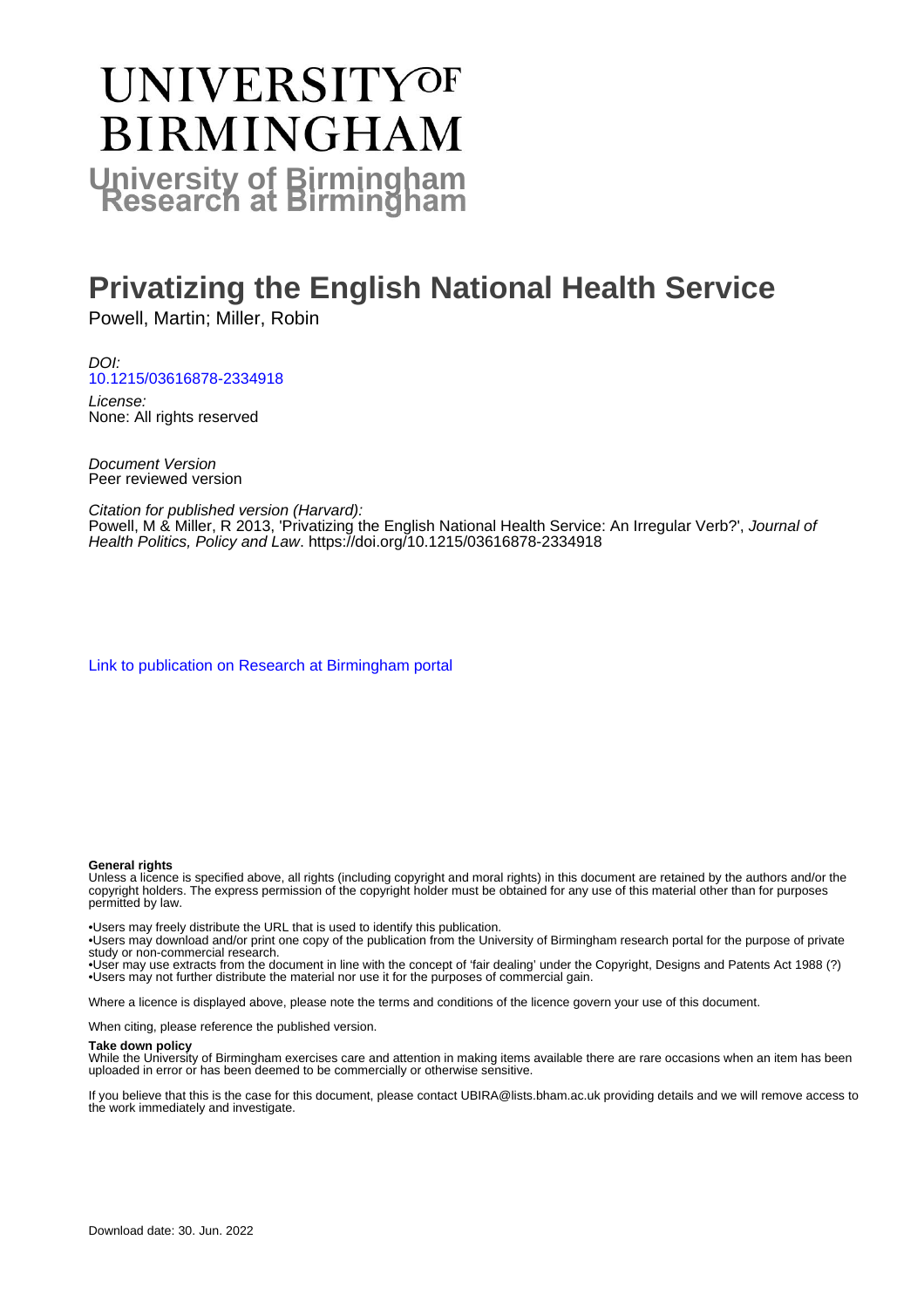### **Behind The Jargon Privatizing the English National Health Service: an irregular verb?**

#### **Abstract**

This article explores different stakeholder perspectives of "privatization" in the English National Health Service (NHS). Much of the academic literature makes empirical claims about privatization on the basis of absent or shaky definitions of the term, resulting in much of the debate on this issue largely being a "nondebate", where opponents talk past rather than to each other. We aim to throw light on privatization by applying the lens of the "three-dimensional" approach (ownership, finance, and regulation) of the mixed economy of welfare to the views of key voices within these debates. These stakeholder perspectives are political (parliamentary debates), public (opinion polls), clinical provider (British Medical Association and Royal College of Nursing), and campaigning groups. We argue that in terms of grammar, *privatize* seems to be an irregular verb: I want more private sector involvement: you wish to privatize the NHS. The term *privatization* is multidimensional, and definitions and operationalizations of the term are often implicit, unclear, and conflicting, resulting in conflicting accounts of the occurrence, chronology, and degree of privatization in the NHS. Stakeholders have divergent interests, and they use "privatization" as a means to express them, resulting in a Tower of Babel.

#### **Introduction**

<u>.</u>

This article explores different stakeholder perspectives of 'privatization' in the English National Health Service  $(NHS)^1$ . It is a 'public health service' or 'Beveridge' model which is largely publicly funded and provided (Maarse 2006), although some commentators regard it as an international 'leader' in privatization (eg Pollock 2005: 18). Much of the academic literature also makes empirical claims about privatization on the basis of absent or shaky definitions of the term, perhaps believing its meaning to be so clear as to not need a full explanation. At one end of the spectrum there are narrow, 'one dimensional' definitions that focus on the transfer of assets. Dunleavy (1986: 13) defines 'privatization' strictly as the permanent transferring of service or goods production activities previously carried out by public service bureaucracies to private firms or to other forms of non-public organizations. Other commentators take a broader perspective. According to Le Grand and Robinson (1984), privatization involves a reduction in state activity in one of the areas of provision, subsidy and regulation. Young (1986) argues that seven different forms of privatization were identifiable in policies of the British Conservative government in the 1980's, including the extension of private sector practices into the public sector and reduced subsidies and increased charging.

Much of the debate on this issue therefore has largely been a 'non debate', where opponents talk past rather than to each other. It tends to generate more heat than light as definitions and operationalizations of 'privatization' are often implicit, unclear and

<sup>&</sup>lt;sup>1</sup> Responsibility for planning and delivery of publicly funded healthcare in the UK has been progressively devolved to the constituent nations, meaning that in many respects there is no UK NHS as such but rather different NHSs in England, Scotland, Wales and Northern-Ireland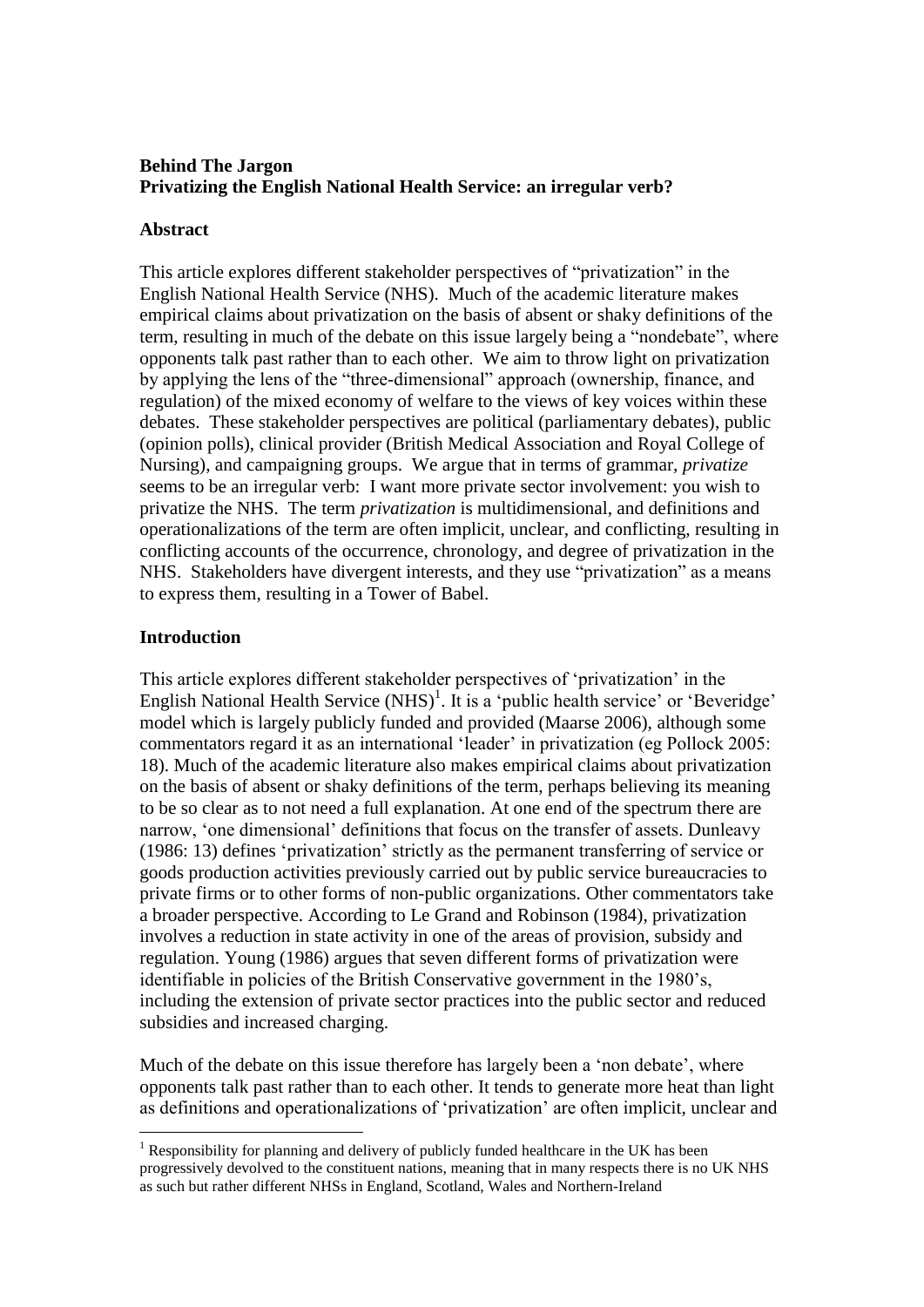conflicting (cf Maarse 2006), and the term tends to be a general 'boo word' that lacks definitional and analytical precision, and is often conflated with other terms such as 'marketisation'.

Maarse (2006) examines privatization from four different perspectives: financing, provision, management and operations and investment. However, we provide a three dimensional account which examines movement between origin and destination cells in a 16 cell model. The basic model differentiates between state, market, voluntary and informal provision/ownership and finance. The third dimension, of state regulation, is indicated by inclusion of an H (high) and L (low). In line with the common elements of definitions outlined above, extreme privatization would entail movement from Cell 1H (i.e. state funding and provision) with high regulation (through hierarchical power as there would only be public sector provision) to that of Cell 6L (i.e. market funding and provision) with low regulation. Table 1 provides examples from the different periods of the NHS (see eg Keen et al 2001; Maarse 2006; Powell 2008).

We aim to throw light on privatization by applying the lens of 'three dimensional' approach of the Mixed Economy of Welfare (MEW) (Powell 2007, 2008) to the views of key voices within these debates.

#### **Privatization and the English NHS: Stakeholder Perspectives**

#### **Political Perspectives**

While privatizing state assets in fields such as utilities may have been 'official' policy, no English government has ever stated that it wishes to 'privatize the NHS'. However, previous Conservative (1979-97) and Labour (1997-2010) governments saw a greater role for the private sector, and all major parties supported this in the 2010 election (Timmins 2012). The contentious nature of this discussion was highlighted in a parliamentary debate on the new Health and Social Care Act (House of Commons 2012). The Labour opposition spokesperson recognised that 'there is an important role for the private sector in supporting the delivery of NHS care', but noted with concern plans to open up the NHS as a regulated market, encourage private sector involvement in both commissioning and provision of NHS services (Cell 2); and increase the private income cap for NHS hospitals to 49% (Cell 5). Describing the proposals as a break with 63 years of NHS history and a "genie out of the bottle" moment, he contrasted with an interpretation of the previous Labour government's policy to 'use the private sector at the margins to support the public NHS'. Critics argue that greater private involvement risks putting profits before the interests of NHS patients, stressing issues such as 'cherry picking' or 'cream skimming', and conflicts of interest between shareholders and patients.

In response, the government spokesperson reflected that when in power Labour had contracted with 'Independent Sector Treatment Centres' delivered by private companies (Cell 2), and stated that they wished to increase the role of the private sector to 10% or 15% (Cell 2). From this perspective the new Bill was simply an 'evolution' of previous government policy. He argued that giving patients choice of private or public providers did not represent a forced externalisation by the government as it as patients would decide, and concluded that if the values of the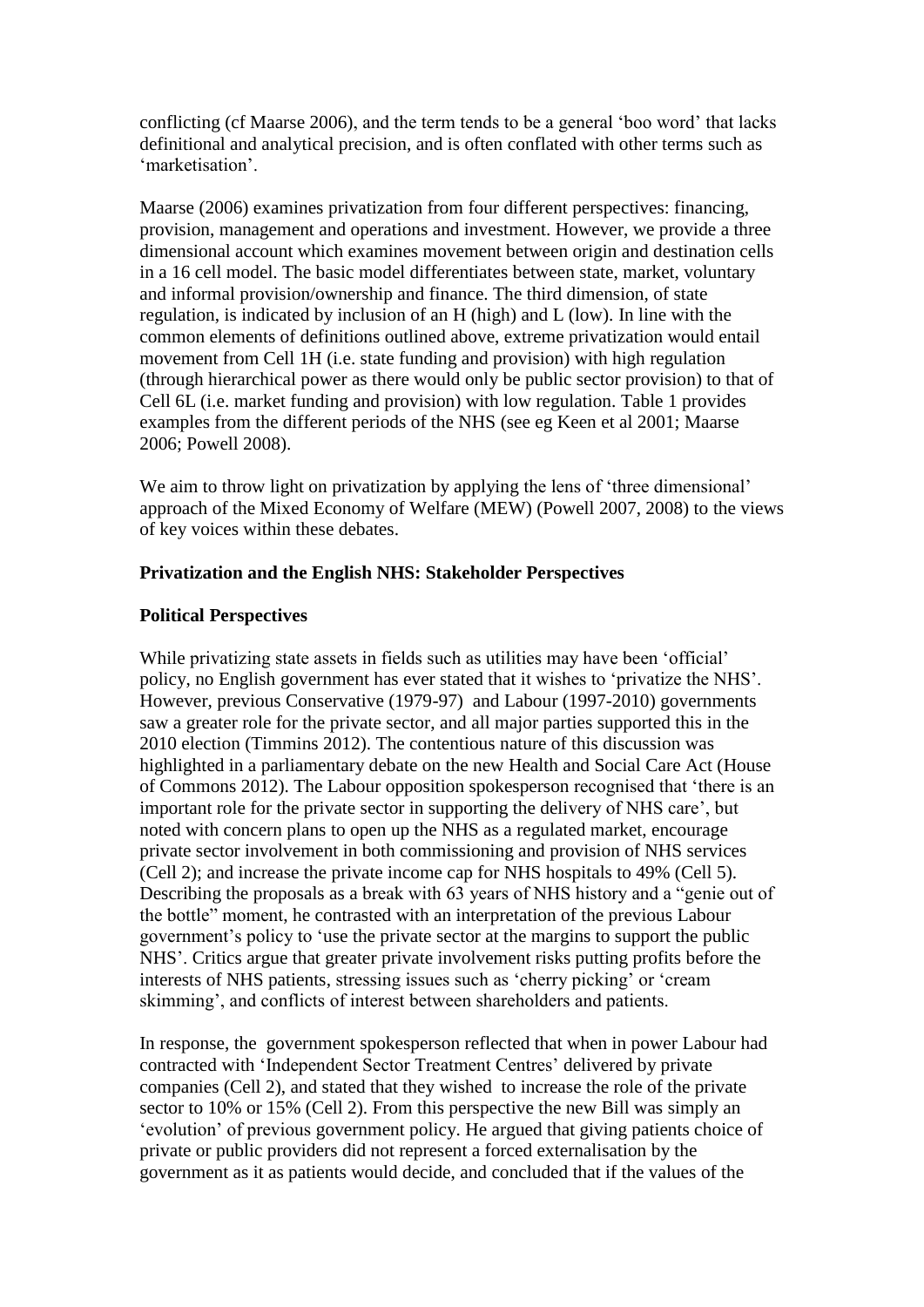NHS remained unchanged then the NHS could not be said to have been privatised – 'no NHS patient pays for their care today; no patient will pay for their care in future under this Government'. Supporters argue that any private income earned by the NHS private income will be ploughed back into benefits for NHS patients.

This debate highlights that there is political agreement around moving the NHS towards Cells 2 and 5 and therefore all parties could be 'accused' of privatising to some extent. Alleged areas of difference relate to a somewhat arbitrary and changeable boundary around an acceptable level and type of private involvement, and the extent to which a continuation of the principle of 'free access based on clinical need' results in a 'public NHS' (even if through patient choice clinical services are largely delivered by the private sector).

#### **Public Perspectives**

There is no doubt of the strength of public feeling in favour of the 'principles' of the NHS, but views on delivery, particularly the extent to which aims might be achieved through private means, are less clear (Dean 2001). Opinion polls do suggest a degree of concern regarding the role of the private sector – for instance Ipsos Mori's survey of over 1000 people (2012) found that 70% of those who mention it as a change being made to the NHS believe it will make services worse for patients (up 10 percentage points from December 2011) and Gettleson's on-line survey of 2,200 respondents (2011) found that 71% opposed (and 7% supported) a 'full privatisation' of the NHS. Asked about the move to give patients choice of provider from any sector (i.e. removing the public sector monopoly) the numbers were a lot closer however, with 31% in support and 38% opposed. Similarly a Populus (2011) survey reports that 74% agreed that 'the most important thing is to have high quality, free, public services not who is involved behind the scenes in running them'. Wellings et al (2011) write that two in five do not mind who provides health services as long as they are free of charge, although some surveys report that the public are wary of the 'profit motive'. This rather mixed picture suggests that the public appear to reject 'full privatisation'. However, this is not defined, and they appear to be against 'commodification' (charging) more than plurality of supply. In other words, public views on 'privatisation' may vary on different types of the term and indeed on how survey questions are phrased (cf Dean 2001).

#### **Clinical Perspectives**

Two of the most prominent professional bodies are the British Medical Association (BMA) and the Royal College of Nursing (RCN). Both act as trade unions and representative bodies and were in existence long before the NHS (and therefore concerns regarding privatisation) was created (175 and 97 years respectively). Whilst much of their membership is drawn from public sector employees, there are also a significant proportion of nurses who workin the independent sector,andconsultants who undertake private work alongside their NHS duties. Furthermore GPs, who are the traditional 'backbone' of the BMA, effectively work as self-employed independent contractors to the NHS.

Whilst the RCN describe itself as not 'ideologically opposed' to involvement of the private sector in the NHS, it does not support (undefined) 'whole scale privatisation' (RCN 2007). It remains 'strongly committed' to a 'publicly funded services which is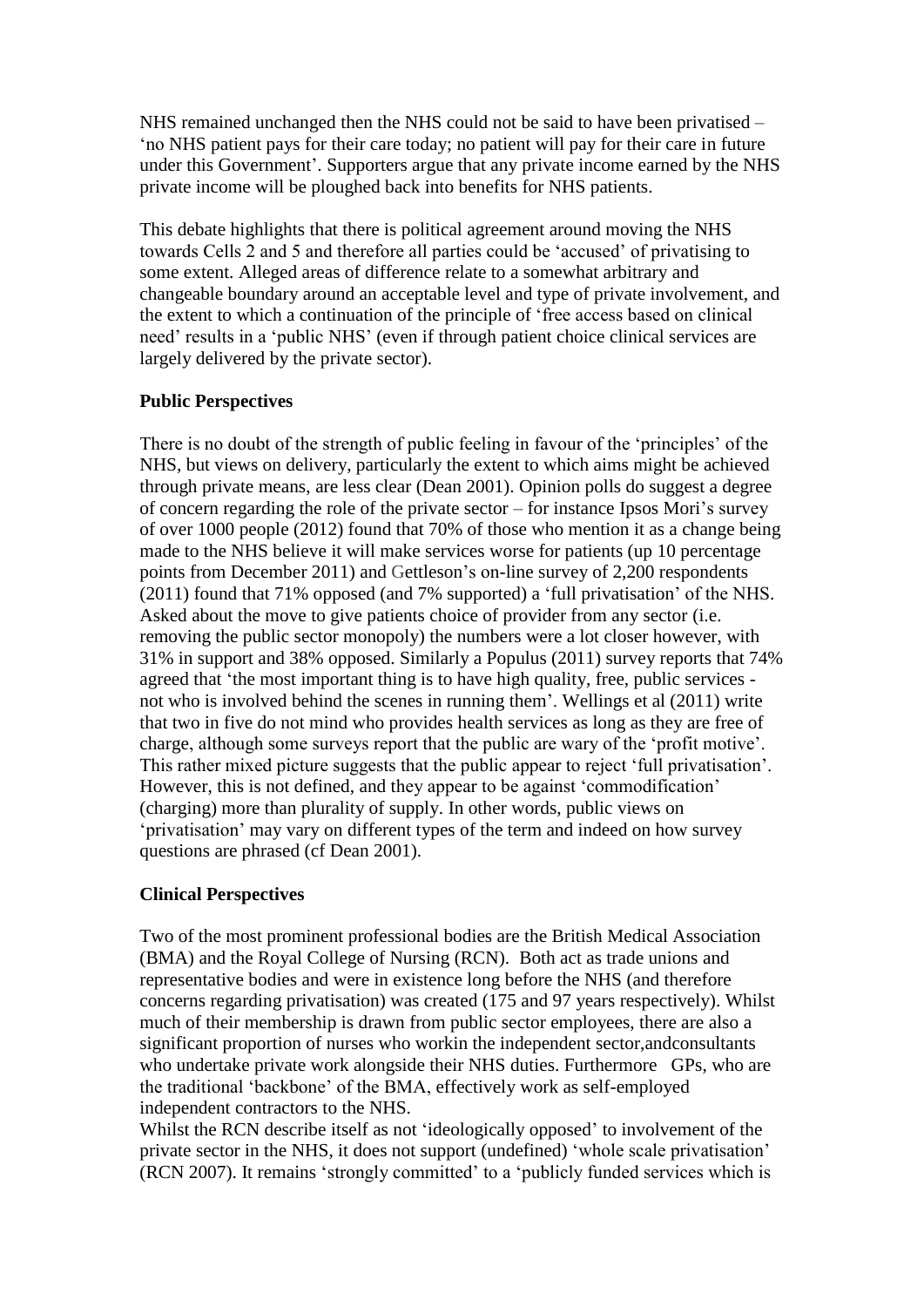free at the point of delivery' (RCN 2012), which is rather similar to the government's stated position. It states a pragmatic or evidence-based rather than an ideological opposition, using the example of ISTC as an example of 'contracting out' to the private sector which is not working in practice.

The BMA has been more vocal in its opposition to increased private sector involvement (Timmins 2012). Its 'Caring for the NHS' initiative in 2008 involved leaflets being delivered to every GP practice in England which stressed the importance of public health care services being funded through general taxation (the top row of the MEW). In the accompanying policy statement it saw only a 'peripheral' role for private sector provision and this view was reinstated in the response to the current changes (BMA 2010). Once again there is no clear definition of what constitutes 'peripheral'. Moreover, there is a refusal to recognise that GPs have been de facto 'private sector providers' since 1948.

The dual role of these organisations gives rise to some problems in specifying organisational interests. Arguments against privatization are often made with respect to protecting standards in a public service, but critics claim this may be hiding selfinterest in the form of maintaining national pay deals, avoiding competition, and blocking change.

#### **Campaigning Group Perspectives**

Such is the strength of passion for a 'public' NHS that a number of campaigning groups have arisen to protest against any further 'privatization'. These include 'Keep Our NHS Public' (KONP) (a 'grass roots coalition' of 'medical professionals', unions, user groups and 'concerned citizens'), the NHS Support Federation (NSF) (drawn 'equally' from 'health professionals' and the 'general public) and National Health Action (NHA) (a new political party launched by doctors with a manifesto to specifically challenge 'privatization'). KONP (2012) describe private sector involvement as 'destabilising in the short-term and highly damaging in the long-term' due to a 'fragmentation' of the risk-pool, 'marketization' in which providers maximise profit through payment for activity mechanisms, and 'disintegration' of the current public provision. They also raise concerns regarding a loss both of public accountability and interest in preventative measures. Under the banner of 'private sector involvement' they incorporate not only who funds and delivers but also the payment mechanisms and how these might influence all providers, including NHS. The MEW is not of use in this regard as such mechanisms are not traditionally considered in its three dimensions.

NSF also take a holistic view of 'privatisation' that incorporates the removal of the 'income cap' for NHS providers outline above and franchising of the management of NHS resources (NSF 2012). Both NSF and KONP include a greater role for not-for profit providers under the banner of privatisation, with concerns that whilst this would 'hike up' administration costs and reduce flexibility available to commissioners (as in their view external services would only work to the letter of their contract whereas internal provision are seen as being more responsive). This includes charities, which under English law must be set up for 'public benefit' and be overseen by volunteer trustees who do not receive financial reward from the organisation. NSF view one of the UK's largest health charities as operating as 'any other corporate entity' despite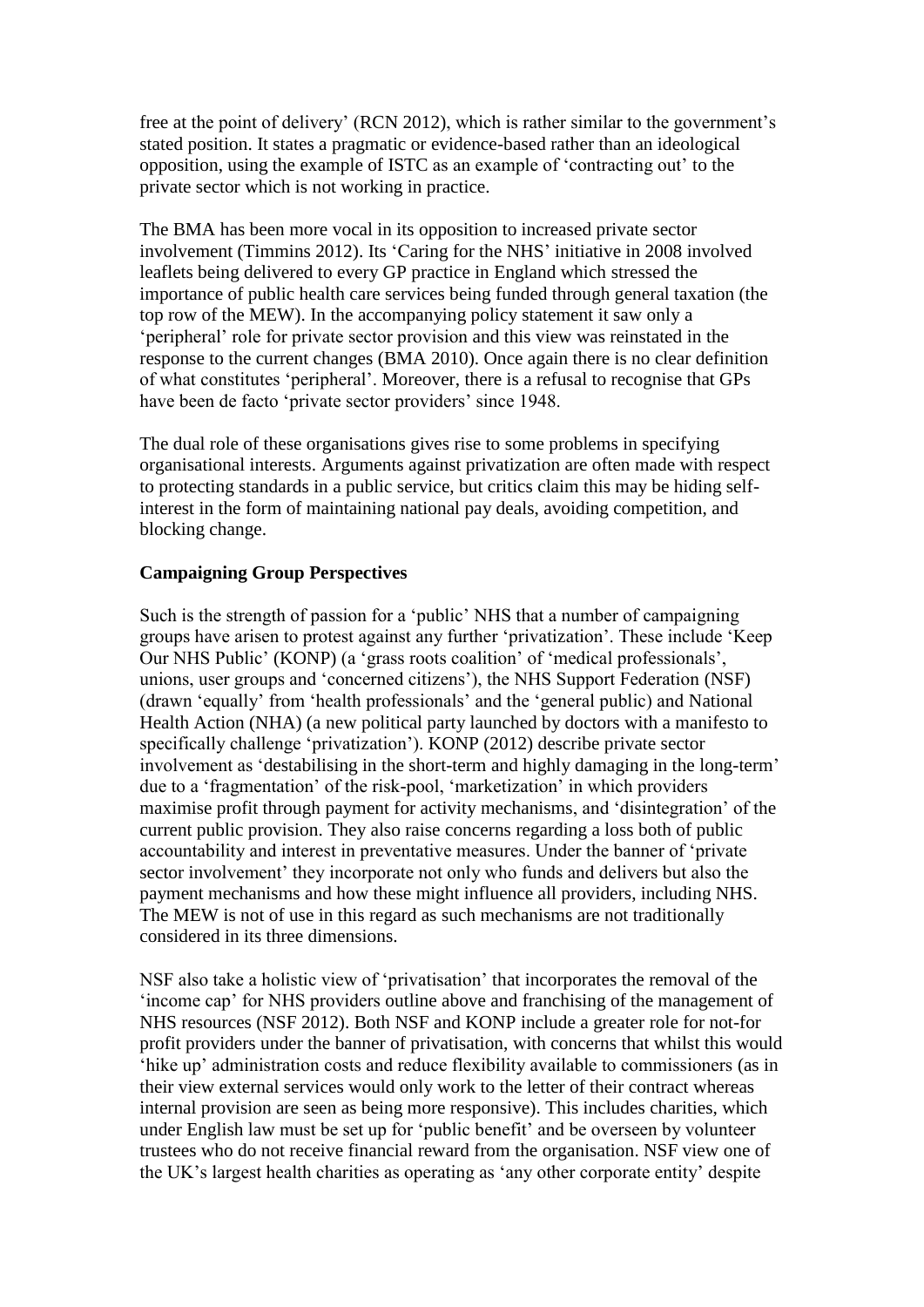reinvesting all their profits back into patient services. This suggests an interpretation of 'private' that is essentially anything other than those services traditionally run by and contracted with the NHS and therefore outside of MEW Cell 1. Once again GPs are not included in the private sector, with their surplus being described as a 'salary' rather than as 'profits' (KONP 2012).

## **An Irregular Verb?**

As expected, applying the MEW highlights that there is not a commonly used definition of 'privatization' among the stakeholders, and they will adapt and bend the definition depending on their starting point and assumptions Second, there are some protests against (an undefined) 'full' privatization when it is unlikely that this is an option (cf Timmins 2012: 99). For some, the issue appears to be over principle, but for others it is more about pragmatism or evidence (although the evidence is sometimes flawed or absent). The 'bottom line' appears to be the 'free at the point of use' principle (ie cell 14 commodification) for some, although the NHS has arguably never been fully free at the point of use. For others, the issue appears to be one of degree rather than principle, but it is unclear where the 'line' should be drawn. For example, there was heady talk during the Labour government that 15% or more of NHS waiting-list type treatments could one day be provided by the private sector, although the proportion in fact has yet to reach 5% (Timmins 2012). There is no clear explanation of why, say, a Trust could receive 30% but not 49% of its income from private patients. Finally, there seems to be some 'forgotten pasts' or 'dogs that did not bark' as Labour politicians attempt to avoid past 'privatizations' that they have introduced and some 'independent contractors' are seen as more equal than others. In terms of grammar, 'privatize' seems to be an irregular verb: I want more private sector involvement; you wish to privatise the NHS.

The term "privatization" is multi-dimensional, and definitions and operationalizations of the term are often implicit, unclear and conflicting, resulting in conflicting accounts of the occurrence, chronology and degree of privatization in the NHS. Stakeholders have divergent interests, and they use "privatization" as a means to express them. Unfortunately, the result is a tower of babel.

### **References**

BMA (2010) *Equity & Excellence: Liberating the NHS. BMA response.* London: BMA.

Dean, M. (2001) UK to embrace private-sector involvement in NHS? Lancet, 358, 7

Dunleavy, P. (1986) Explaining the Privatization Boom, *Public Administration*, 64: 13-34.

Gettleson, M. (2011) Report on the NHS reforms 7th June 2011, YouGov-Cambridge/ Politics Home

House of Commons (2012) *NHS (Private Sector) Opposition Day*, http://www.theyworkforyou.com/debates/?id=2012-01-16a.536.0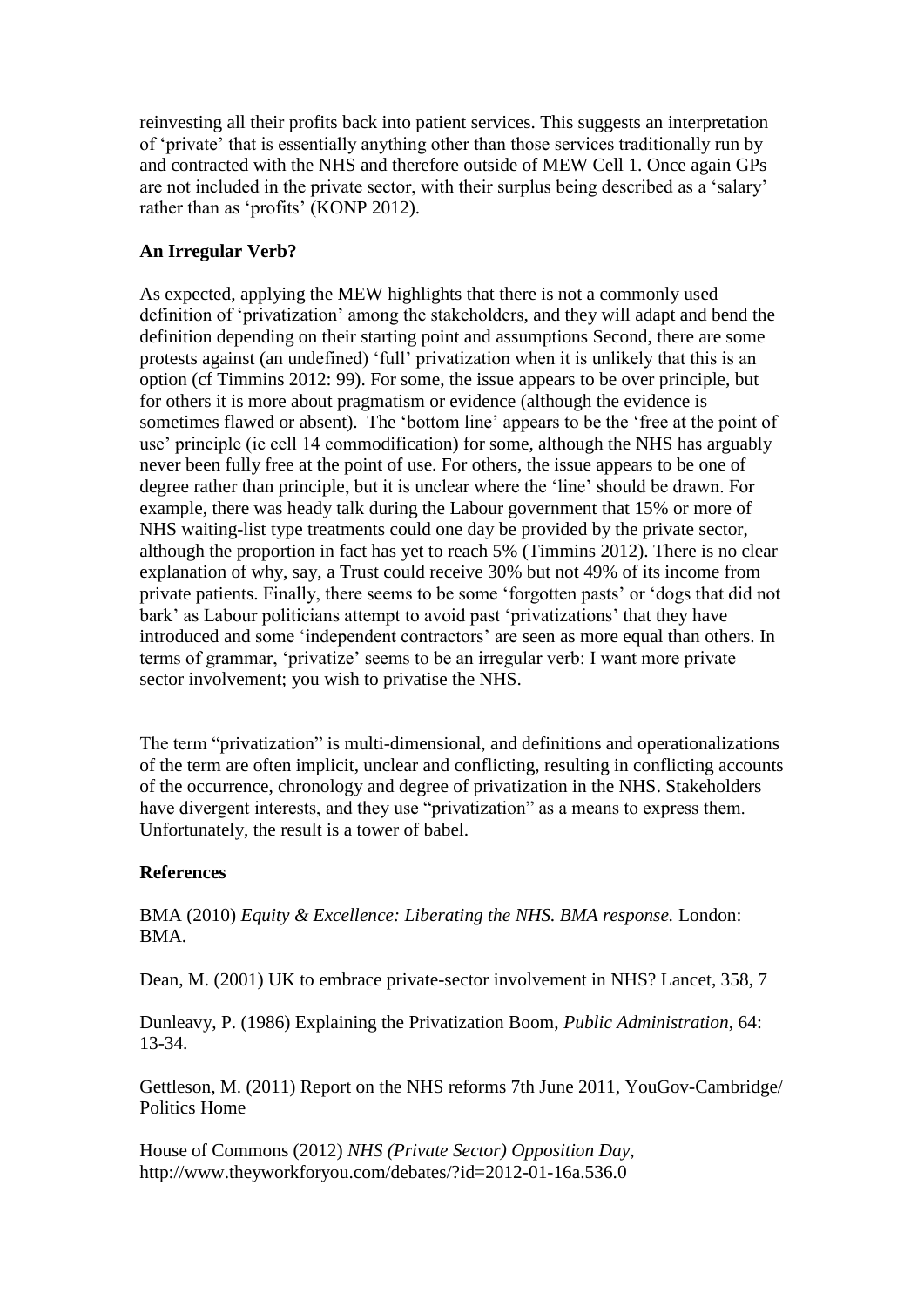Ipsos Mori (2012) Public Perceptions of the NHS Tracker Survey. Spring 2012 Wave Report, London: Ipsos Mori.

Keen, J., Light, D. and Mays, N. (2001) *Public-Private Relations in Health Care*, London: King's Fund.

Keep our NHS Public (2012) *The patchwork privatisation of our health service: a user's guide.* Available at [www.keepournhspublic.com](http://www.keepournhspublic.com/) (downloaded on 10.01.2013)

Klein, R. (2005) The public-private mix in the UK in Maynard, A. (ed) *The Public-Private Mix for Health*, London: Nuffield Trust, 43-62.

Le Grand, J. and Robinson, R. (eds, 1984) *Privatization and the Welfare State*, London: Allen and Unwin.

Maarse, H. (2006) The privatization of health care in Europe: an eight-country analysis, *Journal of Health Politics, Policy and Law*, 31(5): 981-1014.

NHS Support Federation (2012) *Destabilising our healthcare? How private companies could threaten the ethics and efficiency of the NHS.* Brighton: NHS Support Federation.

Pollock, A. (2005) *NHS plc. The Privatisation of Our Health Care*, London: Verso.

Populus (2011) Public Services Survey, http://www.populus.co.uk/uploads/OmPublic\_Services.pdf

Powell, M. (2007, ed) *Understanding the Mixed Economy of Welfare*, Bristol: Policy Press.

Powell, M. (2008) Welfare state reforms in the United Kingdon in M. Seeleib-Kaiser (ed) *Welfare State Transformations*, Basingstoke: Palgrave Macmillan, 17-32.

RCN (2007) *RCN's position on the privatization of the NHS.* London: RCN.

RCN (2012) *RCN response to the NHS White Paper: Equity & Excellence: Liberating the NHS (England).* London: RCN.

Timmins, N. (2012) *Never Again: the story of Health and Social Care Act 2012*. London: The Kings Fund.

Wellings, D., Smith, C. and Mludzinski , T. (2011) NHS Reforms Poll for the Nuffield Trust by Ipsos MORI, Social Research Institute

Young, S. (1986) The nature of privatization in Britain 1979-85, *Western European Politic*s, 9: 235-52.